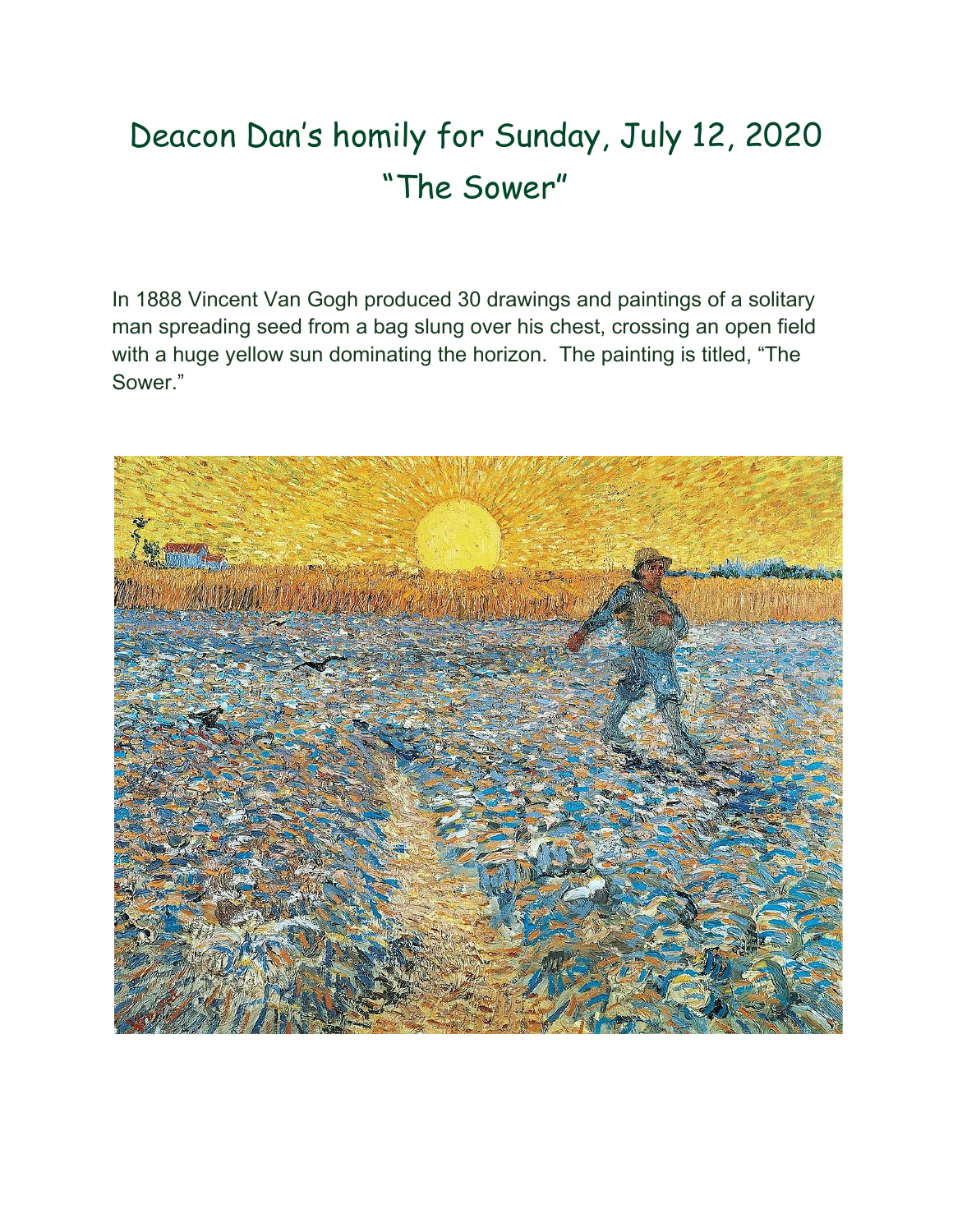Van Gogh must have been trying to work through something of great meaning to produce 30 similar works. Was he trying to "just get it artistically right?" Was he trying to capture on an artist's mat something that can only be imprinted onto the soul?

In the Parable of the Sower, Jesus identifies four types of soil: hardened soil on the path, shallow soil amongst rocks, soil amongst thorns, and rich soil.

It is definitely the case that over the course of my life, on that path to holiness that our Church was formed to help us with, I have been the hardened path, I have been amongst the rocks with little depth of soil, I have been amongst the thorns, and have, no doubt, been the thorns to others! And, the. Truth is…I may still be in one of those categories!

But, the part of the story that Jesus told that gives us such great Christian hope is that God the Father, the Sower, continues to throw seed out, the seed, which is Jesus himself; His Word, His teachings, His saving action for us, His endless love for me and for you that relentlessly pursues us to bring us into His person, His friendship, His love.

And the second area of hope is knowing that we are not a hardened path or rocks or ye of little soil. We are persons, souls made in the image and likeness of God with a free will, the ability to make decisions to change our lives, to deepen our soil, and enrich ourselves with knowledge of our faith.

This parable of Jesus comes with a full explanation, an explanation directly from Him. There are three pitfalls Jesus cautions us against. First, the hardened soil of the path. Hearing the Word of the kingdom and not understanding it, not studying Scripture and coming to really know Jesus. The fundamentals of the Faith have to be in place before the Word can be accepted. We must practice the Faith.

Second, the thin soil amongst rocks. The trouble here is the one who is drawn into the religious and spiritual because of a charismatic personality or an experience or trauma in their life, but lack the discipline to stay at it, to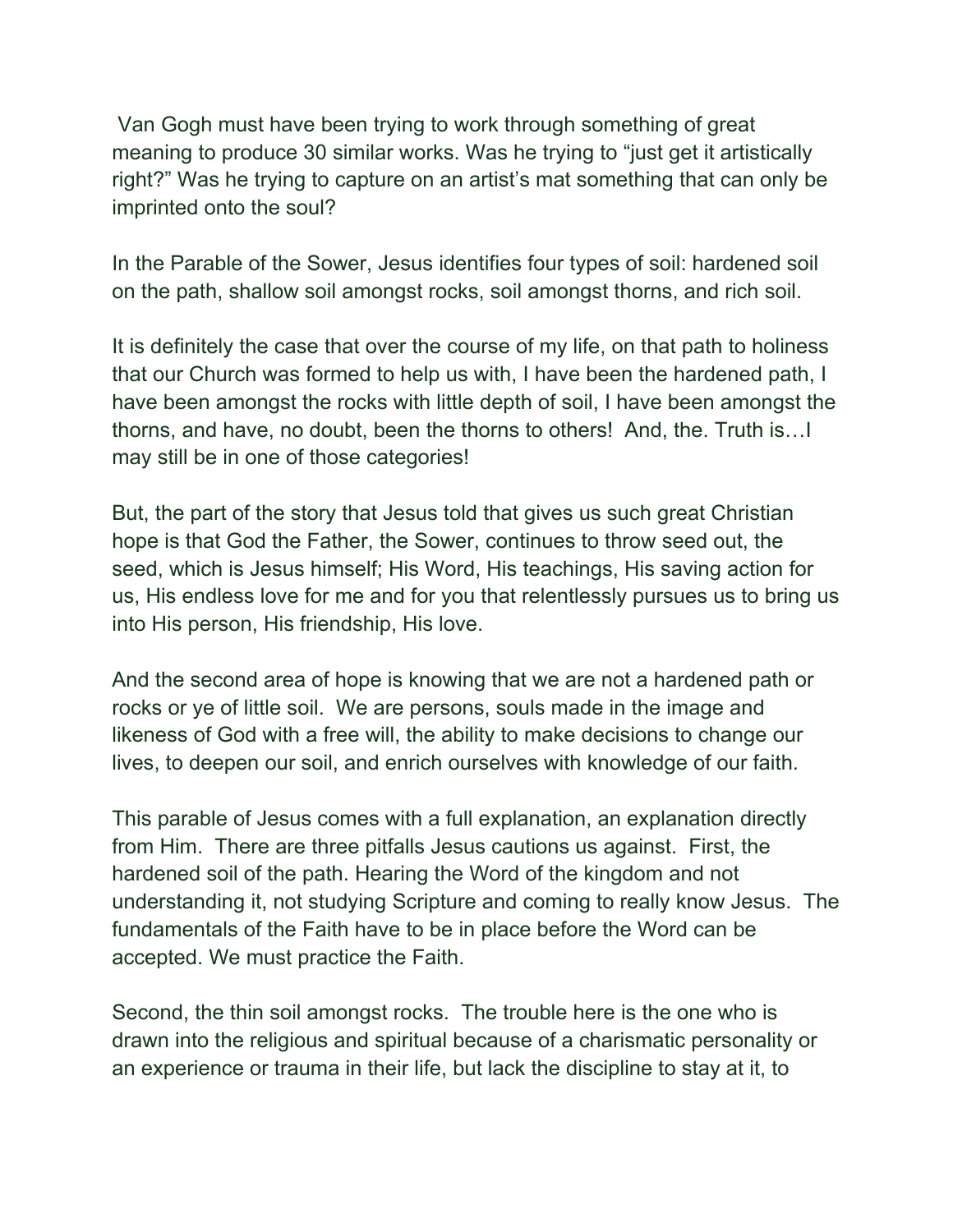practice the faith over a lifetime of experiences, growth, learning and getting to know the person, both human and divine, of Jesus.

And, lastly, Jesus cautions us about losing our Faith to the cares of the world and its luring pursuit of wealth, or honor, or pleasure, or power…in all of its forms. This is a loss of priority.

It is moving God from the center of our lives onto the edge, onto the periphery of our day.

The thorns of the world choke out God in favor of sports, the promotion, the new car, you name it.

But, the target, the place we ask for the grace to be, is the sandy loam, the good soil; ready to bring the seed of Jesus Christ into our very being. To grow with Him, to develop and become like Him along our path to holiness. So that we may produce bountiful fruit to be given away for others.

During these past months of mostly being at home, I built Terri a greenhouse. I love to see her getting so much joy out of her gardening and seeing the plants grow. The soil she uses, while rich, dark, and ready to accept the seeds, needs to be tilled, fertilized or nurtured, watered, and cared for.

It's the same for us, even for the best of soil, to produce bountiful fruit, our spiritual self, needs to be regularly nurtured and fed in the Eucharist, watered with the knowledge of Scripture and the Church, and cultivate new seeds of Christ's life in others.

About 27 years ago, some seeds of faith and hope were planted right here on this hill. Those seeds fell on rich soil and have produced a yield of a hundredfold or more in our parish. Now, we are being asked in a very challenging time to plant new seeds of faith and hope by the One Parish Family Campaign so that we can maintain our facilities to be able to continue to satisfy the spiritual hunger and need of even more people in western El Dorado County.

"As Father Larry said last week, we understand that the timing of this Campaign is not good, but we need as much support as is possible to help us meet the needs of the parish. Our goal is to wrap up the Campaign by the